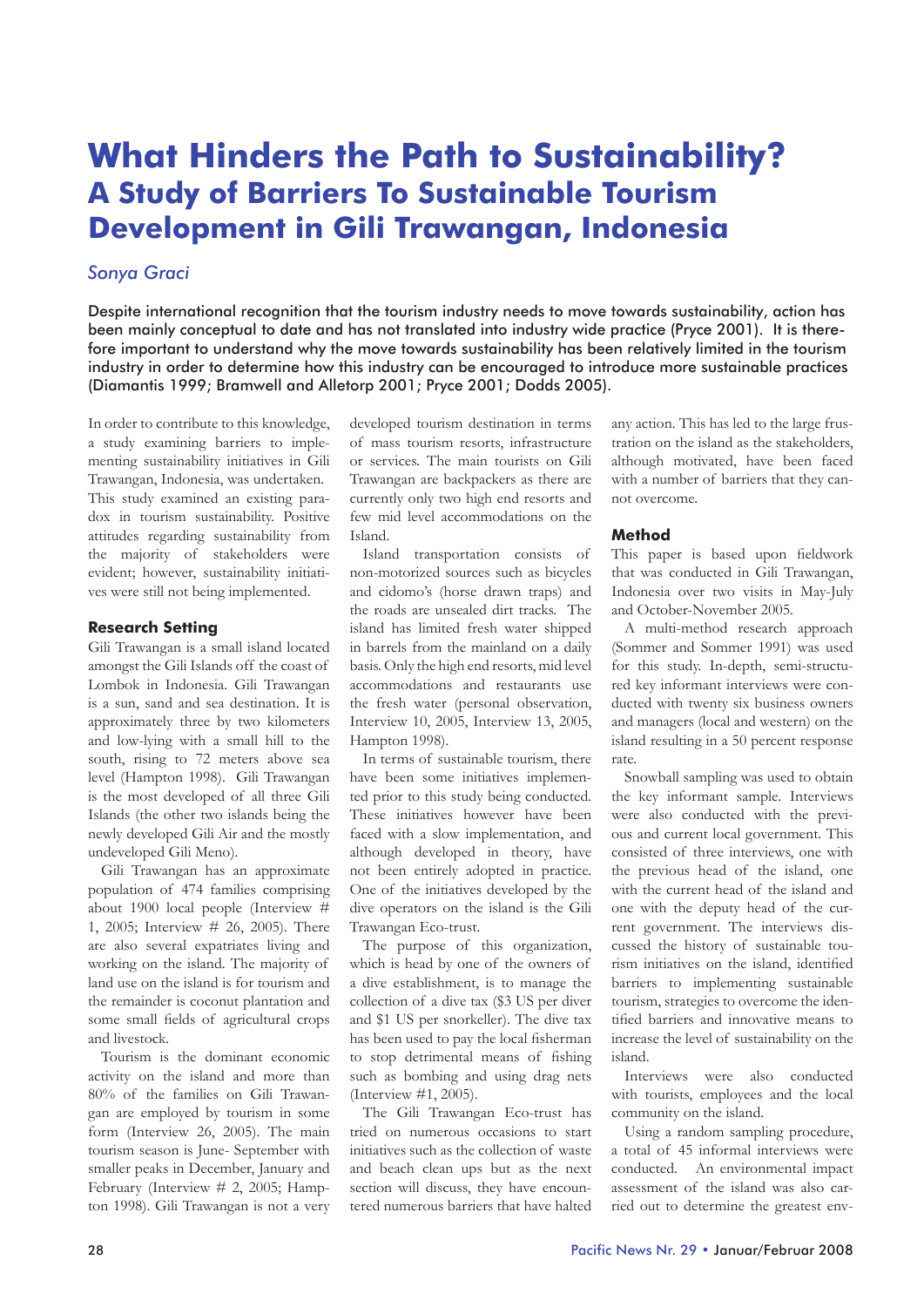

The pier at Gili Trawangan

ironmental and social impacts that need to be addressed whilst developing a sustainable tourism strategy.

# **Findings and Discussion**

A number of barriers were documented in this research.

Five themes outlining the main barriers to implementing sustainable tourism initiatives were identified.

These five themes consist of:

- (1) inadequate resources particularly funds and information;
- (2) lack of momentum from business owners
- (3) island culture and the isolation of sustainability issues from all other business aspects of the destination/ organization
- (4) government bureaucracy and corruption; and
- (5) physical attributes such as infrastructure impediments.

# **Theme One:**

#### *Inadequate Resources*

Despite the enthusiasm from a number of business owners on the island, sustainable tourism initiatives continuously faced a number of barriers. The first theme identified was related to the barriers associated with inadequate resources such as high costs, lack of information, skills, knowledge, expertise, time and the reluctance to acquire assistance from outside consultants. It was these particular barriers that were identified as the most significant and often experienced. Several of the key informants indicated that despite the numerous ideas for initiatives (i.e., payments to fisherman to stop illegal fishing), without adequate resources many of these plans fail.

For example, the Gili Eco-trust attempted to implement a waste management collection system including the building of a landfill with areas to separate and organize recyclables. Due to inadequate resources such as the lack of information, skills, expertise and the reluctance to acquire assistance from outside consultants, the landfill development failed.

What resulted was an open dump pit and no real collection system of waste in general let alone sorted at source. The walls built around the landfill were stolen piece by piece by deviant locals and an open area of hazardous and non hazardous waste resulted in breeding rodents and leachate in the water stream (Interview #2, 2005; Interview #17, 2005; Interview #25, 2005).

A number of business owners and the current local government identified this as the most prominent barrier because without proper systems in place the environment will degrade even further. The problem remains the ability to implement those systems with the necessary funds and knowledge to be feasible.

#### **Theme Two:**

*Lack of Momentum from Business Owners* The second theme was related to the lack of momentum to take action regarding sustainability initiatives by business owners (accommodations, dive operators, restaurants and bars). There was a common belief by a number of business owners that current practices were inadequate, however, there was a lack of momentum to move forward and implement sustainable initiatives.

Despite the concern that the environment on the island was in dismay, several business owners did not want to take responsibility for managing the implementation of the initiatives especially when it involved time and funding. It was evident that several of the business owners on the island had numerous complaints about the management of the environment yet it was difficult to rally up support in terms of volunteer time to manage the systems on the island. For example, only one business owner in conjunction with the local government managed the eco-tax funds to pay the fisherman, a practice that was not looked upon favourably as a sustainable solution by many of the business owners, however no other solutions were put forth. In addition, it was this one person that managed a number of the complaints on the island because they had a great working relationship with the local people, government and other businesses. However, it is impossible for one person to organize and maintain the development of initiatives on the island and despite the numerous ideas and enthusiasm from the other business owners, there has been a slow implementation of ideas relating to sustainability. This was evident with the organization of a beach clean up team that was funded by the Eco-Tax collected by the Gili Trawangan Eco-trust.

The beach clean up team was an idea that was supported by all businesses in the Eco-trust however without any management of the team it quickly disintegrated. As the beach clean up team did not receive any direction or motivation on how to proceed with the clean-up on a regular basis, it quickly ceased (Interview #19, 2005).

#### **Theme Three:**

#### *Island Culture*

The third theme was related to the corporate culture of the island. Corporate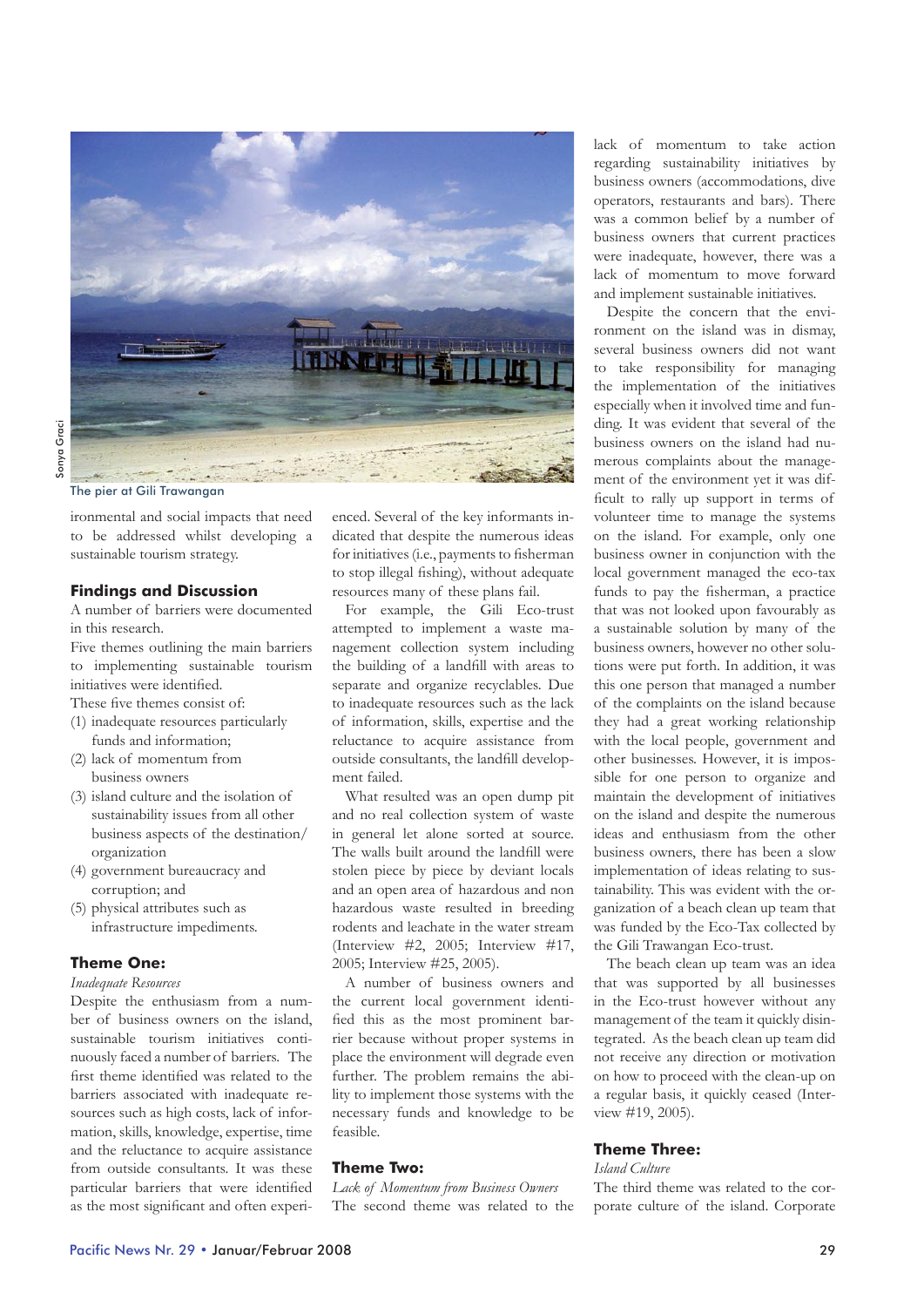culture is comprised of the attitudes, experiences, beliefs and values of an organization. An organization, and in this case a destination, has a corporate culture that has its own behavioral quirks and interactions which can affect the development and implementation of programs and projects. Isolation of environmental issues from other aspects of the organization or destination, an incompatibility with the current corporate culture of the organization and/or destination, and the bureaucracy that exists within each organization as well as inter organizational are barriers that have affected the implementation of sustainable tourism initiatives in Gili Trawangan. In Gili Trawangan, the corporate culture is one where employees and the local community are resistant to change despite the identified benefits associated with sustainable tourism initiatives (such as reducing health problems that have occurred from the lack of garbage collection and standing sewage that breeds disease such as dengue fever in the community). Several of the local children have asthma due to the local community burning garbage (including hazardous materials and plastics) (Interview #11, 2005). It is due to the lack of education regarding the benefits of sustainable tourism initiatives that the local people are not willing to participate. This results in unsuccessful attempts at developing initiatives such as a waste management system. This is also evident with illegal fishing as locals will continue to bomb and use nets to fish despite the payments to many of the local fisherman. In one instance, a local person caught a nurse shark with the intent to sell to a Chinese customer, , despite the policy that bans the catching and selling of sharks (personal observation, October 2005).

# **Theme Four:**

#### *Government Corruption*

The fourth theme identified was related to government. Government corruption is a significant barrier in this destination (as in many developing nations). The provincial and national governments have consistently collected taxes from the island without any investment in infrastructure or development of policy. In addition, the previous local government accepted bribes to build in un-

authorized areas (such as beach front) which has caused several environmental and social problems such as erosion of the coastline, sedimentation in the ocean and barring access to a public resource.

In 1998, the provincial government of Western Nusa Dua developed the Gili Mantra Marine National Park Strategy. In Indonesia, marine park strategies have been highly successful in destinations such as Komodo National Park. The marine park strategy, which was developed as a policy, was never implemented in practice. Locals and westerners, in addition to the local government, were all unaware of such a strategy. It was the Gili Trawangan Eco-trust that implemented initiatives to curb illegal fishing to protect and generate the coral reefs.

On the local level, corruption has occurred through the random pricing structure that government appointed businesses charge in terms of waste collection. Expatriate businesses are charged an enormously inflated rate over local businesses despite the success and size of the business. In addition, expatriate business charges for collection continue to be based on personal relationships so that one expatriate business owner can pay up to triple for the same services (Personal Observation, 2005; Interview #2, 2005; Interview #17)

The disparity of policies on the island is dependant upon personal relationships, bribes and government corruption. This has led to frustration on the island especially in terms of volunteering time and money to implement sustainable tourism initiatives. Many initiatives are funded independently and several stakeholders feel powerless to oppose the current structure for fear of making their own lives difficult and negatively affecting their business (Interview #14, 2005; Interview #11, 2005).

# **Theme Five:**

#### *Infrastructure*

Physical attributes such as infrastructure was the last theme identified. Working within the current infrastructure of the island, as well as physical attributes such as the location and age of facilities are common barriers faced in a destination. This barrier was also closely linked to the first theme of inadequate resources as

there was no possibility for purchasing new technologies on the island.

Gili Trawangan currently ships in barrels of fresh water on a daily basis to the island. Structures such as a sewage treatment plants (sewage is currently either disposed of in homemade septic tanks or open pits on the side of the road in the village) cannot be built as salt water will degrade the infrastructure.

In addition, technology continues to be a barrier. Even if initiatives such as solar power or a sewage treatment plant were installed it would be difficult to fix or adjust technologies due to the remoteness of the island. In addition, space is an issue on the island as many businesses would like to install composters to dispose of their own organic waste but do not have the room available (Interview# 1, 2005; Interview #2, 2005; Interview #6, 2005).

#### **Strategies to Overcome Barriers**

The interviews identified strategies and innovative initiatives to overcome the stated barriers. Several of the interviewees suggested ways to overcome barriers and move toward sustainability based on past experiences and initiatives undertaken on other Asian islands. This contributed to the development of a sustainable tourism strategy for the island of Gili Trawangan.

The strategy incorporated alternatives such as composting, employing financial mechanisms such as tourist taxes and developing a multi-stakeholder island committee to oversee the development and implementation of sustainable tourism initiatives. In addition, extensive consultation with the local community and all stakeholders on the island will be conducted to ensure that there is buy-in and motivation to implement the initiatives. The strategy, through the use of an island committee, will provide accountability to stakeholders on the island in hope of reducing corruption. The strategy was widely accepted by the local government and businesses and is currently undergoing public consultation with the local community to begin implementation.

# **Conclusion**

The results of this study provide a further understanding of the factors that